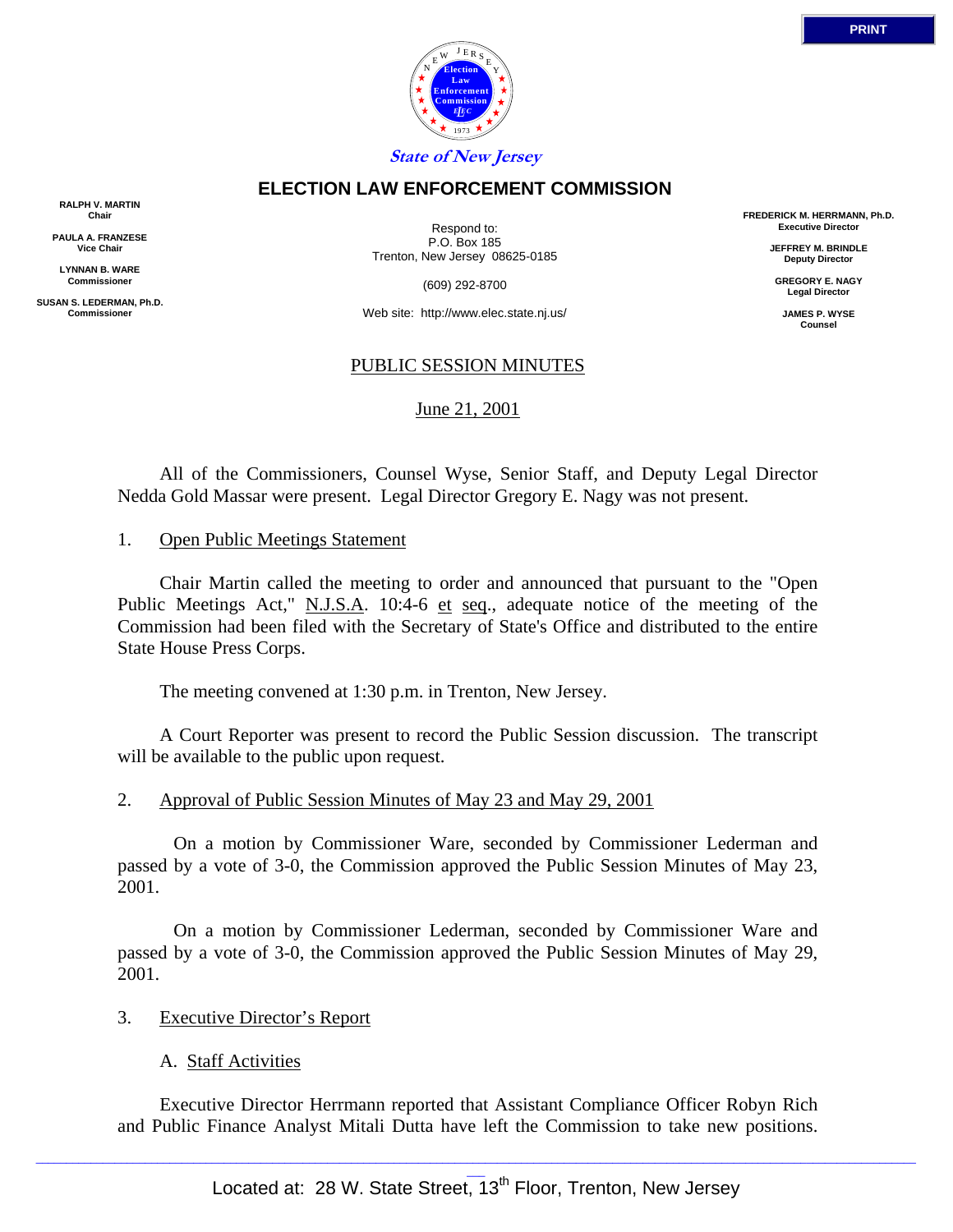# Public Session Minutes June 21, 2001 Page 2

Both of them did excellent work for ELEC and will be missed. We all wish them well in their new positions.

 The Executive Director mentioned that on May 24, 2001, he met with a group from College Leadership New Jersey. The students and he had an open discussion about campaign finance issues for an hour-and-a-half and took a tour of the agency.

 Executive Director Herrmann informed the Commission that although the Executive Editor of M.E. Sharpe liked the campaign finance manuscript that he sent him, he felt that there wasn't enough material in it to warrant publication. The Executive Editor of M.E. Sharpe wrote to Executive Director Herrmann and commented that he liked what he saw. He explained that the papers were very well written, much more so than the usual academic journal articles; that the practitioner focus is very valuable; and that it wouldn't take much to edit the current contents into book form. The Executive Editor of M.E. Sharpe further explained that because of the number of articles, he felt that the only way to produce a book would be to add six or seven more, a suggestion even he felt was daunting. Consequently, Executive Director Herrmann may take his advice to rest on your laurels, having already guest-edited two successful and important symposia of Public Integrity.

 The Executive Director informed the Commission that Director of Systems Administration Carol Neiman has designed a debate sponsor on-screen, computer fill-in form which is being used by sponsor applicants for applying to host the general election debates.

## B. Budget News

 Executive Director Herrmann reported that due to a projected shortfall in the State Treasury, ELEC's computer and equipment account has been cut by half-a-million dollars for fiscal year 2001. The cut equals about one-fifth of ELEC's annual operating budget. The Executive Director said that this large reduction may negatively impact on some of the Commission's future computer planning. He said that it is too early to predict accurately the possible long range effects this soon. Executive Director Herrmann further said that staff, nevertheless, is proceeding with its implementation of a voluntary electronic filing program for legislative candidates in the fall election and hopes that it can maintain all current web site services.

#### 4. Advisory Opinion Request No. 06-2001

 Chair Martin advised the Commissioners that the Advisory Opinion Request No. 06- 2001 on behalf of the Democratic Governors' Association had been withdrawn. A copy of the letter requesting withdrawal was provided to the Commissioners.

## 5. Report on 2001 Gubernatorial Primary Election Matching Fund Submissions

 On a motion by Commissioner Lederman, seconded by Commissioner Ware and passed by a vote of 3-0, the Commission approved the staff report on the status of 2001 primary election matching fund submissions filed on May  $14<sup>th</sup>$ ,  $21<sup>st</sup>$ , and  $29<sup>th</sup>$ , and June  $4<sup>th</sup>$ ,  $11<sup>th</sup>$ , and  $18^{th}$ , 2001.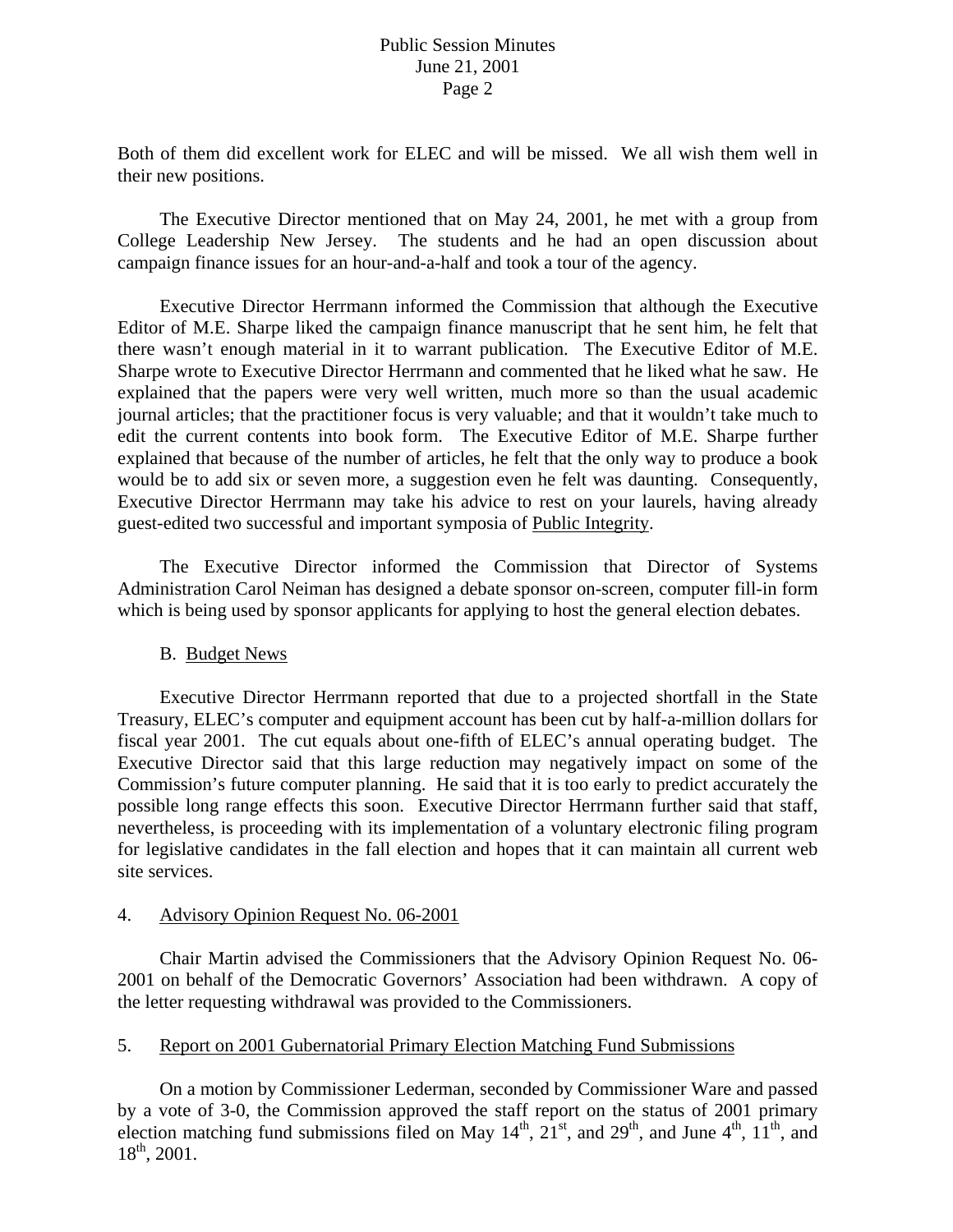# Public Session Minutes June 21, 2001 Page 3

### 6. Resolution to go into Executive Session I

 On a motion by Commissioner Ware, seconded by Commissioner Lederman and passed by a vote of 3-0, the Commission resolved to go into Executive Session to discuss the following matters which will become public as follows:

- A. Final Decision Recommendations in violation proceedings which will not become public. However, the Final Decisions resulting from those recommendations will become public no later than 35 days after mailing.
- B. Investigative Reports of possible violations, which reports will not become public. However, any complaint generated as the result of an Investigative Report will become public no later than 50 days after mailing.

## 7. Return to Public Session

 On a motion by Commissioner Lederman, seconded by Commissioner Ware and passed by a vote of 3-0, the Commission voted to return to Public Session.

 Chair Martin asked for public comments in the case of Franks vs. Schundler, PF-02- P2001.

No comments were received.

## 8. Resolution to go into Executive Session II

 On a motion by Commissioner Lederman, seconded by Commissioner Ware and passed by a vote of 3-0, the Commission voted to go into Executive Session for the purpose of discussing the Franks vs. Schundler case.

## 9. Return to Public Session

Vice Chair Franzese arrived during Executive Session II.

 Chair Martin asked for public comments in the case of Schundler vs. Franks, PF-01- P2001.

 The Commission heard comments from Brian W. McAlindin, Esq., Counsel for Schundler for Governor, Inc., and William E. Baroni, Jr., Esq., Counsel for Franks for Governor, Inc.

## 10. Resolution to go into Executive Session III

 On a motion by Vice Chair Franzese, seconded by Commissioner Ware and passed by a vote of 4-0, the Commission voted to go into Executive Session for the purposes of discussing the Schundler vs. Franks case.